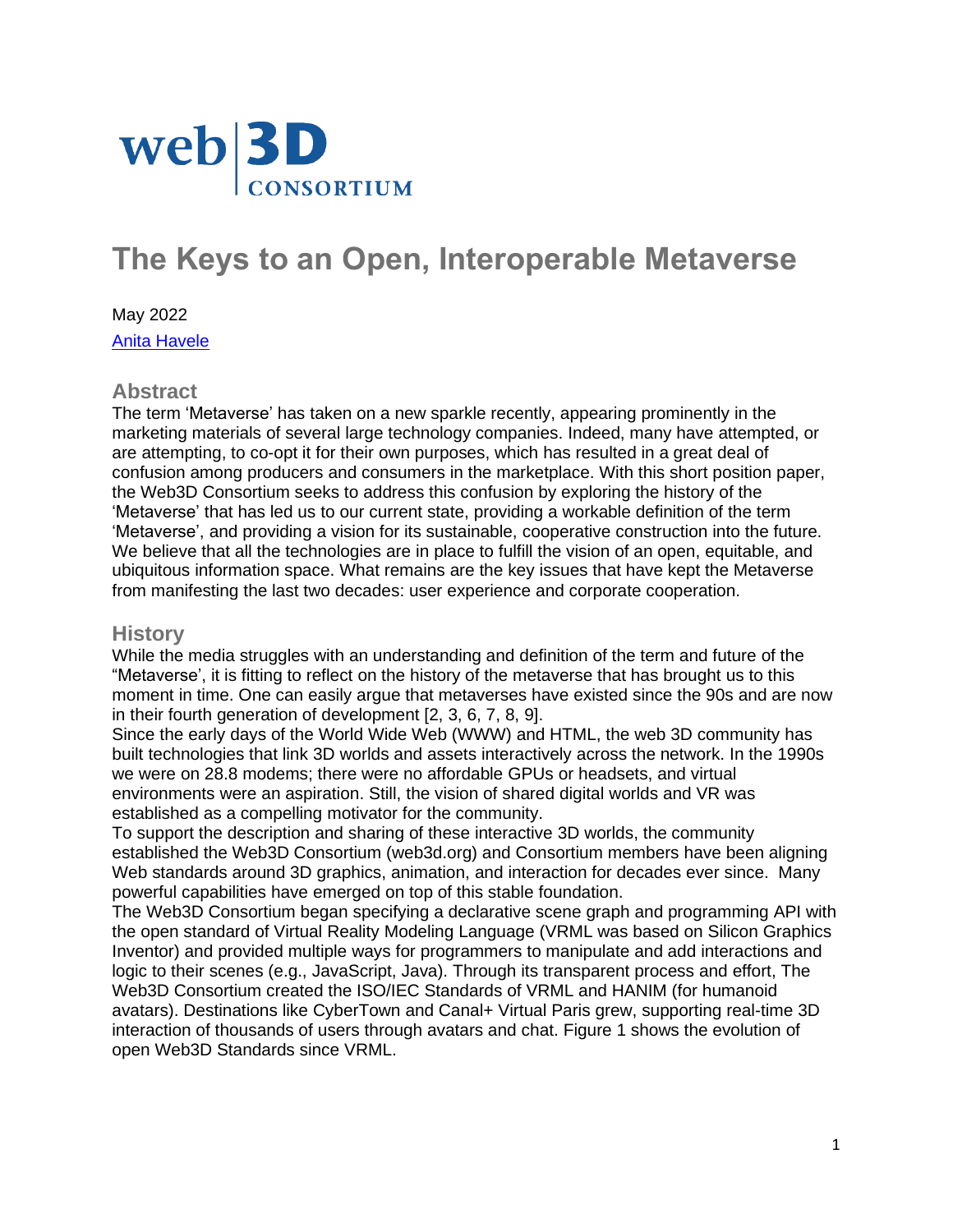

Figure 1: The Evolution of Web3D Standards

ISO-IEC Standards provide a strong formal process and quality assurance of technical review and international ratification. Through additional liaison relationships, Web3D and the W3C worked together in developing the suite of technologies for the open Web stack. In the early 2000s, VRML was re-encoded as Extensible 3D (X3D), including XML. In the 2010s, the focus was on HTML5 compatibility. With the advent of WebGL, Web applications can achieve better performance with direct access to GPUs across web browsers and devices; so interactive Web3D worlds, such as X3D, become enriched and more visually compelling. Figure 2 shows the portability and durability of interactive scene graphs as a 1998 Web3D (VRML) world runs unmodified in a 2022 CAVE with multiple GPUs, stereo rendering (27.6 million pixels), and immersive user tracking.

Meanwhile, others focused on capture and monetization of user traffic in online 3D worlds. From Second Life to There, Olive, VastPark, Avaya, companies set up proprietary virtual worlds and real-estate for people to meet and collaborate in. Most of these worlds and the companies that built them are gone. [4,5] Such walled gardens indicate their assumption of the Highlander Theory: "There can be only one". However, the Web is an ecosystem, and one must play well with others to survive. Google's Lively and more recently, Poly, are examples that bankruptcy is not the only reason for companies to discontinue various Metaverse product lines. [1]

# **Current Status**

Many are describing specific games and virtual worlds as 'The Metaverse'. As we have discussed, many years of innovation have shown us the possibilities of virtual worlds. Games, social networks, and augmented reality applications have driven exciting growth and expansion. However, these virtual worlds are still generally restricted for use within their own proprietary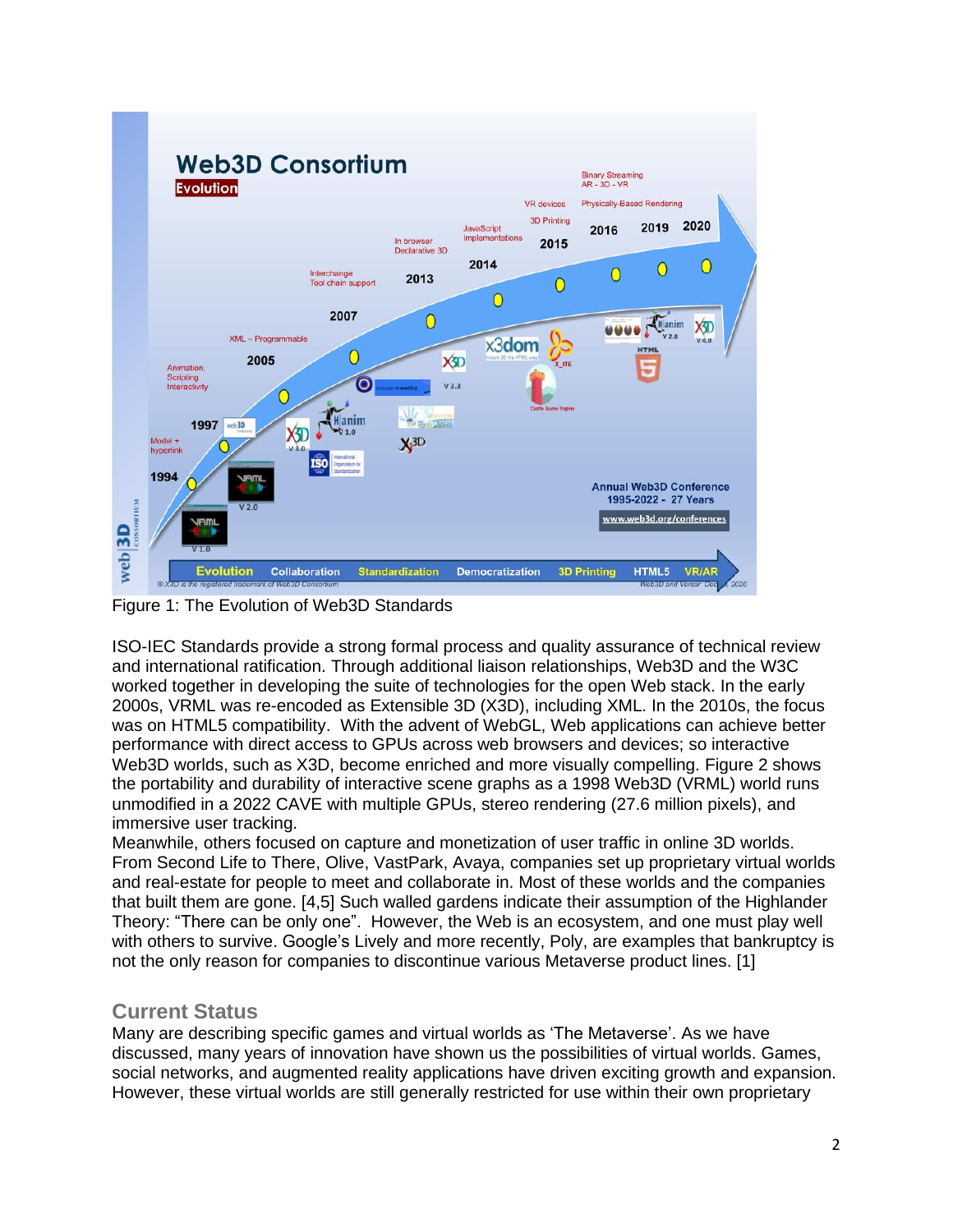ecosystem, i.e., 'walled gardens', where servers control and admit users, content, and services and are not interoperable with other virtual worlds. As such, movement between worlds is not seamless and requires signing out of one world, thereby dropping out of 3D space into a conventional 2D web page, then signing into another 3D world.

This begs the question: is the Metaverse just a single walled garden, shared game or social environment? Or will the Metaverse be an open, unified space suitable for critical business, education, ecommerce, entertainment, e-government, social applications and industry applications?

How will we move ourselves and our content seamlessly between real, virtual, and augmented worlds? How will we ensure security and provide for user-control of personally identifiable information (PII) or even our own health data?

The Web3D Consortium and its members are committed to addressing these limitations in a comprehensive and sustainable way through our standardization process and liaison interfaces with other standards development organizations, or SDOs such as W3C, Khronos, OGC, HL7, and DICOM.



Figure 2: a VRML + HANIM model from 1998 runs faster than ever in a high-resolution immersive CAVE in 2022

# **Definition and Future of the Metaverse**

We believe that a fully successful 'Metaverse' will not be a collection of separate "walled gardens" or microverses. Rather, we see it as a constellation of connected multi-dimensional realistic and/or fantasy computer generated (i.e., virtual) or augmented worlds in which people will work, learn, play, buy, sell, communicate, collaborate, interact and travel, pursuing their tasks without the constraints of physical space and time.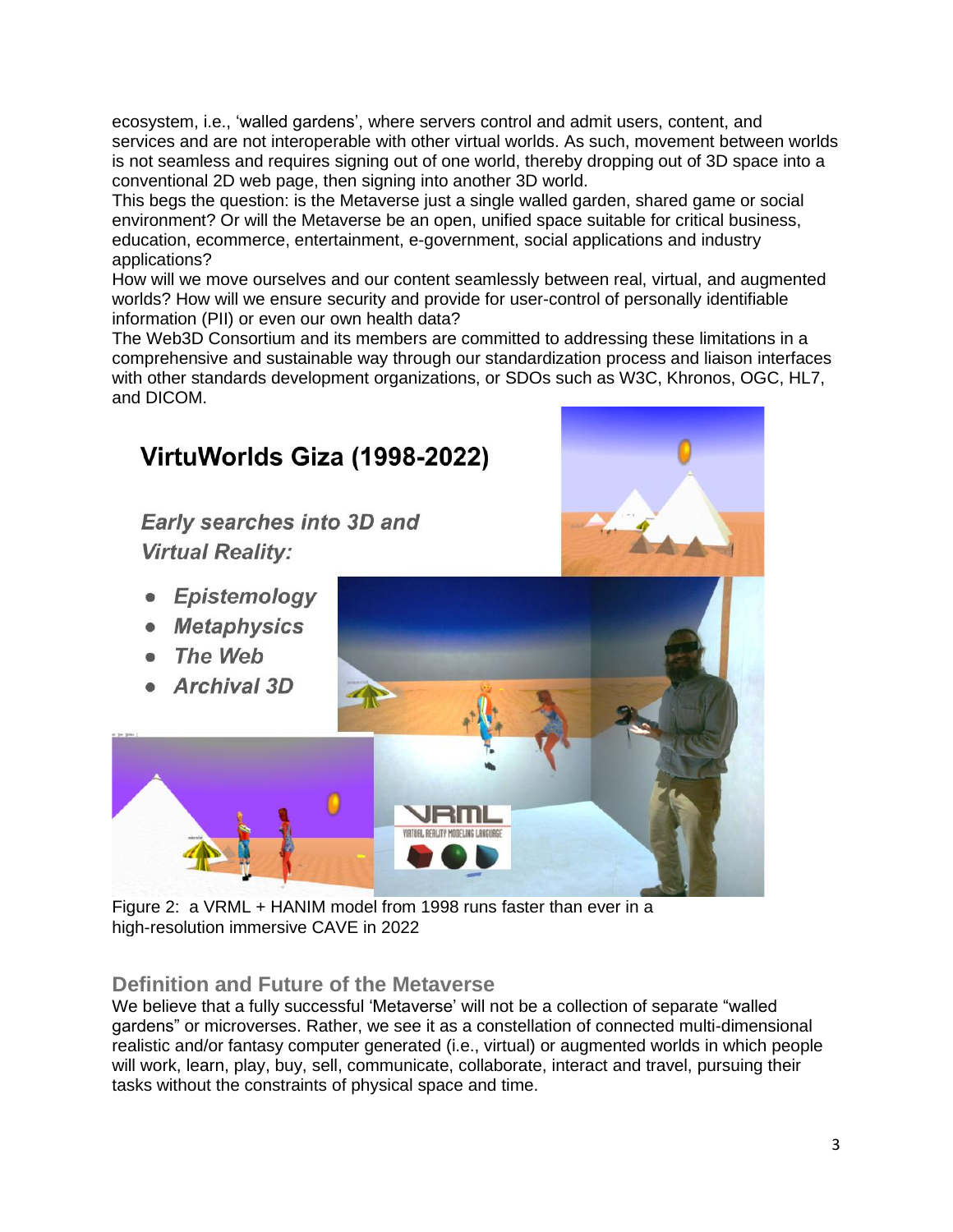We believe that a 'unified metaverse' will require all of the above and the ability to move between micro-verses without dropping out of 3D mode. Such unification will require interoperability and this interoperability will require an open Web standard and a technology to facilitate seamless movement between worlds.

Therefore, in our view, the '**Metaverse' will emerge as a property of the current primarily twodimensional Worldwide Web (WWW)** with interconnection and interoperability between online, networked microcosmic 'microverses' created, as is the Web, by individuals, corporations and institutions. Interconnection between microverses will be provided by the Web itself.

#### **The Standard**

Interoperability between interconnected microverses can only be provided through Standards support across microverses, which allows users to move seamlessly from one microverse to another - ideally while maintaining their selected identity.

The Web3D [Consortium](http://www.web3d.org/) has developed a standard that is ideal for this purpose. The standard

is Extensible 3D (X3D). The X3D Standard is an open technology that comprises many of these imperatives and priorities, while leveraging on other industry standards including WWW, WebGL, and glTF. X3D is the royalty-free, open ISO/IEC Standard for the publishing, viewing, printing and interactive communication of 3D virtual worlds on the Web. **These virtual multimedia and data-driven worlds can be experienced synchronously or asynchronously at a WWW address.**

[X3D](https://www.web3d.org/x3d/what-x3d) has a rich vocabulary for describing 3D worlds across many disciplines and industry verticals, for example, CAD, GIS, AR/VR, 3D Printing and Scanning, shaders, volume rendering. X3D enables serious 3D applications across industries. As new technologies and features stabilize,



Standards evolve. The latest X3D® [version](https://www.web3d.org/specifications/X3Dv4Draft/ISO-IEC19775-1v4-CD1/Part01/Architecture.html) 4 is a major upgrade that provides close support for HTML5, Khronos glTF Physically-Based Rendering (PBR), and the WebAudio API. [X3D4](http://www.web3d.org/x3d4) is the basis of multiple file encodings and programming language bindings to support a variety of applications. In addition, The X3D scene graph can be expressed in Semantic Web Ontologies, which makes it powerful for transcoding 3D assets and interactions between microverses' walled proprietary gardens and formats. Finally, the scene graph can be manipulated by programs written in different languages: JavaScript, Java, Python, C#, and C++; these APIs are specified in X3D's suite of ISO standards.

The Web3D Consortium is committed to supporting the creation of a stable, equitable, and evolving Metaverse. X3D is, by its nature, Extensible; meaning that the language allows for custom nodes and content that may be outside the ISO-IEC Standard. For example, a microverse may use a special geometry or appearance, or metadata. By describing such nodes and attributes in the X3D scene graph, novel and innovative content can still seamlessly move across real-time 3D across applications, networks, and Web services. We believe this interoperability is an essential ingredient for success.

IF the metaverse is to make an impact on our digital lifestyles, there must be compelling reasons to be there:

- User activities should not be fragmented across multiple client applications and devices
- User experience should not be interrupted when traveling between microverses
- Users have agency and responsibility for world creation, interaction, deletion
- Users feel safe in the protection of their personal space and identity

Safety and security of immersive technologies are a critical part of how people might engage in Metaverse interactions over the Web. How are people protected? How are accessibility concerns addressed when everyone has some potential for access-impaired interaction? In collaborative systems one should be able to reliably opt-out if they are concerned about privacy.